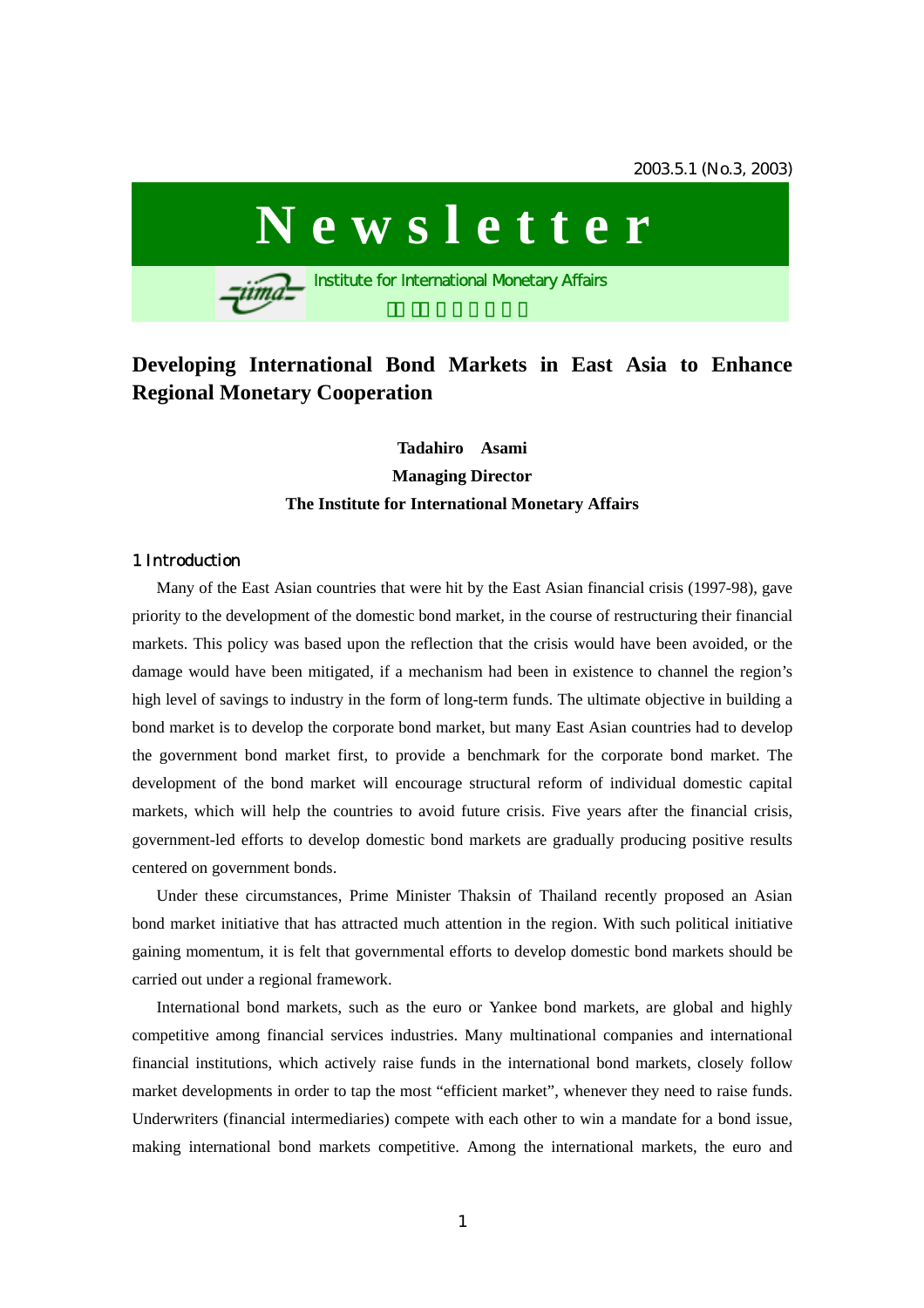Yankee markets are generally considered to be the most "efficient markets", attracting more than half of total international bond issues. An "efficient market" is one that offers a readily available issues market, a deep and liquid secondary market, transparent regulation and market rules, a clear and flexible taxation system, a reliable settlement and custody system, a trust-worthy credit rating system and, last but not least, a competitive issuing cost. In addition, an "efficient market" needs to be supported by a well-developed financial and derivatives market. A comprehensive approach is thus necessary to develop a domestic bond market.

 This paper argues that when the domestic bond market develops to a certain level and economic and other conditions permit, the creation of an international bond market will promote the development of an "efficient market" domestically, and will enhance regional cooperation. The paper first looks at the three active international bond markets in the region. Then, the paper looks at the current status of bond markets in Korea, Malaysia and Thailand and discusses the possibility of creating an international bond market. The paper also refers to China and the likelihood of opening its bond market that would have a significant impact on the region's currency regime and capital markets. The paper discusses the role of international bond markets and the functions of financial intermediaries. Then it will argue finally that international bond markets in the region will help promote regional cooperation.

#### **2 International Bond Markets in the East Asian Region**

 $\overline{a}$ 

 In East Asia, three international capital markets, i.e. Tokyo, Hong Kong and Singapore, and in Oceania, the Sydney market have been created, allowing non-residents to invest and to issue bonds in the domestic currency<sup>1</sup>. These international bond markets also facilitate foreign currency bond issues, mostly for structured bonds like dual-currency bonds in Tokyo, or short-term money market transactions like FRNs or FRCDs in Hong Kong and CDs in Singapore. The "efficient market" that the governments have been endeavoring to create is primarily a domestic currency-denominated market and therefore, this paper only deals with such a market<sup>2</sup>

 The Tokyo Foreign Bond Market (the so-called "Samurai Market") was created in 1970, with a public offering of yen bonds by the Asian Development Bank (ADB). Japan was then one of the largest debtors of the World Bank. Supported by consecutive current account surpluses, the government decided to create the Samurai market, graduating from the World Bank and becoming a capital-exporting country. Market access was first given to international financial institutions of

<sup>&</sup>lt;sup>1</sup> The paper discusses the three markets in East Asia, but bond market development should not be considered just within East Asia, but with an open perspective including international markets in the proximity such as Sydney.

<sup>2</sup> Several US dollar denominated straight bond issues were offered in the Tokyo market (the market was then called the "Shogun market") and also US dollar denominated straight bonds were issued by the Asian Development Bank targeting markets in Taiwan, Hong Kong and Singapore. These markets did not develop further as they were not as "efficient" as the euro or Yankee markets.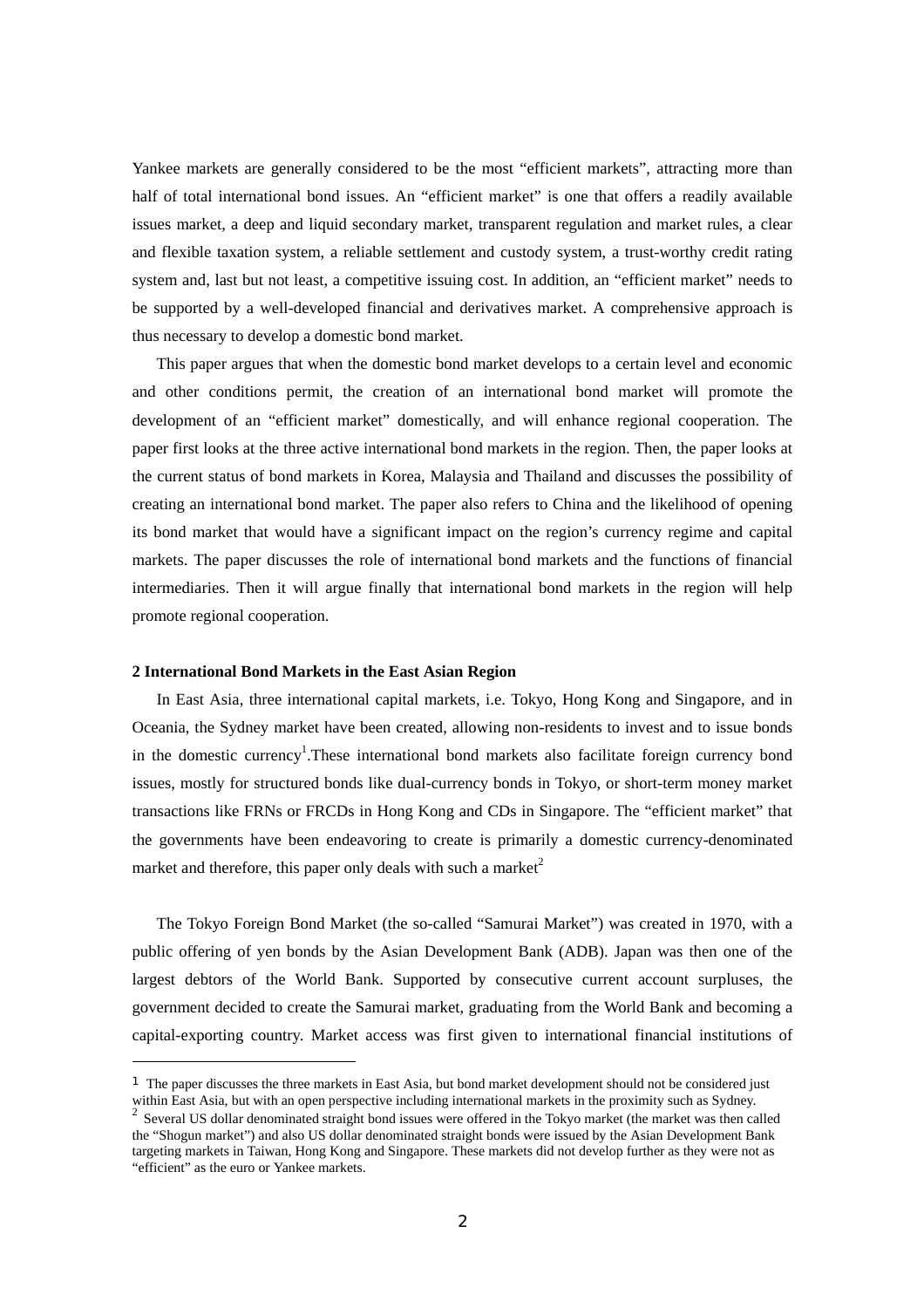which Japan was a member, and gradually expanded over the years to sovereign, government agencies and other international institutions. In 1979, the market was finally opened to foreign corporate issuers. Although the market has been occasionally affected by events such as the Nixon shock (1971), the first oil shock (1973) and the second oil shock (1979), the market has been performing its capital exporting function until now.

 The average annual amount of issues in the Samurai market during 1991-2000 was yen 1.2 trillion, compared to yen 10.7 trillion in the euro yen bond market. As shown by the fact that almost half of the euro yen bonds were issued by non-Japanese and non-Japanese related companies, many foreign bond issuers preferred the euro yen to the Samurai market. Compared to the euro yen bond market in terms of market function, the Samurai market is not considered to be an "efficient market" because, (1) timely access is not warranted due to procedural requirements<sup>3</sup>. (2) expenses, like legal fees and bank charges, are more expensive than those of the euro yen bond market and (3) withholding tax is levied. In addition, there are various structural issues that have a negative impact on the Samurai market, in particular, the fact that the Japanese yen has not been actively used in international transactions as expected.

 The Samurai market was once expected to play the role of an international capital market in the region, comparable to the euro and Yankee markets, but the market has in fact been dwindling. Revitalization of the Samurai market, which has the backing of the largest domestic market in the region, should be reviewed from the point of view of regional bond market development.

#### **Hong Kong Market**

With the introduction of the Exchange Fund Bills and Notes program in 1990, the Hong Kong government put forward a carefully designed plan to develop an efficient capital market. Although a budgetary surplus made it unnecessary for the government to raise funds at that time, the government continued to issue Bills and Notes in order to establish a benchmark that is essential for the development of a corporate bond market. In 1992, an international bond market was created with the ADB's HK dollar bond issue, which was followed by other prominent issuers like the World Bank, IFC, GE Capital, etc. In the beginning, the newly created bond market was dependent upon financial institutions such as banks, but the market gradually attracted institutional investors by extending the maturity of bonds and by making the secondary market more liquid. The number of new issues and turnover in the secondary market increased and products became well diversified.

 The market completed a paper-less settlement and custody system by the Central Moneymarkets Unit (CMU) and also introduced the real time gross settlement system (RTGS) in 1996. These

 $3$  Market defects are as follows:

<sup>1</sup> It takes 15 days after filing a registration form with the authorities, for the issue to become effective.

<sup>2</sup> Registration documents need to be written in Japanese.

<sup>3</sup> Separate treatment between resident and foreign issuers with respect to registration documentation.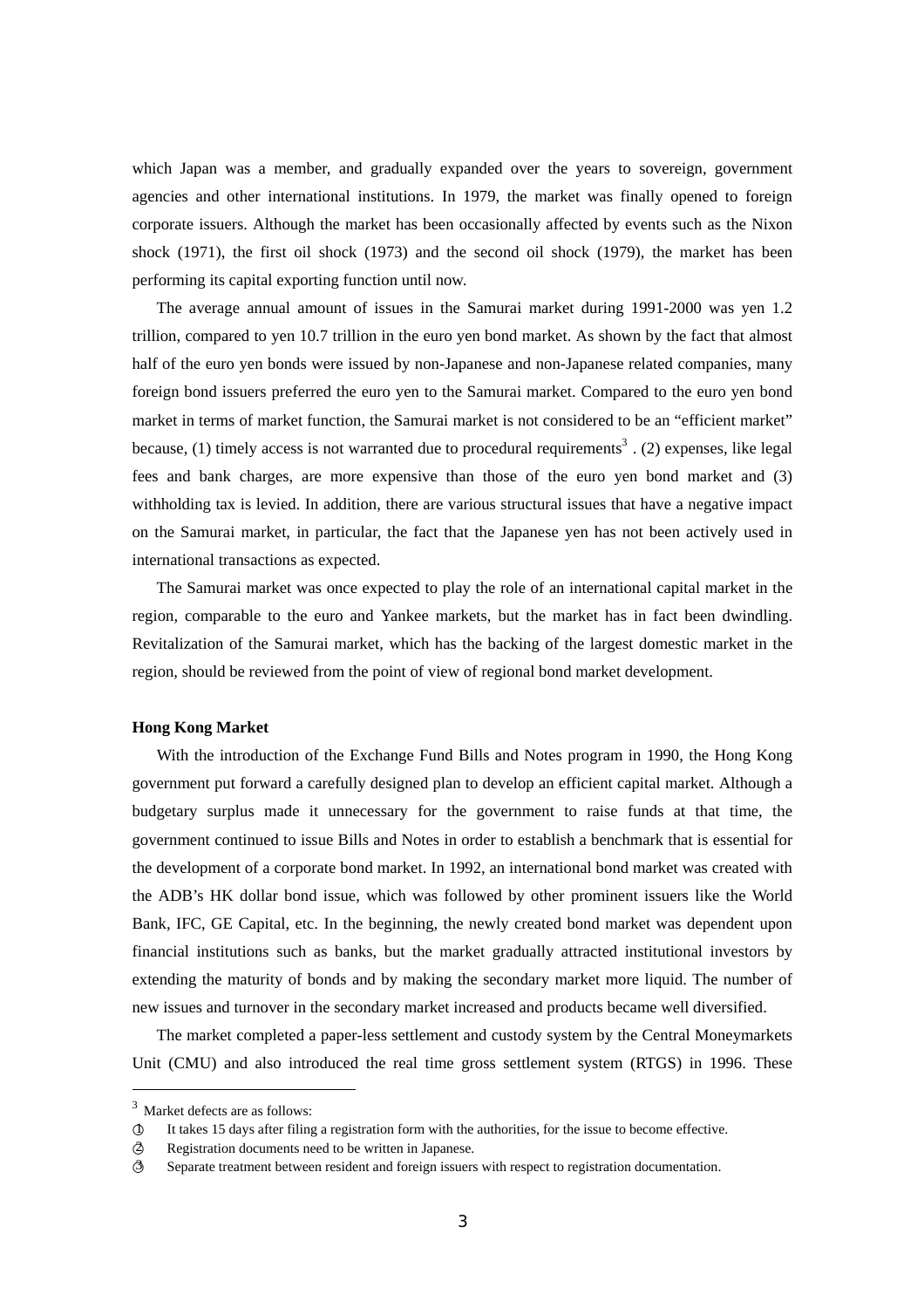systems are expected to help develop cross border transactions in the future by linking bond markets in the region.

 A characteristic of the bond market in Hong Kong is that it is the most open capital market in the region guided by the HKMA, while it is well regulated by the Securities and Futures Commission  $(SFC)$  which promotes corporate governance<sup>4</sup>. Although the HK dollar is an international currency under the currency-board regime, it has hardly been used for international transactions, and therefore, proceeds of bond issues by non-residents are mostly swapped out. For this reason, only high-rated issuers are accepted as swap counter parties. The Hong Kong market is a unique market with the backing of the huge Chinese economy. While Hong Kong will compete with Shanghai as a financial center in the long run, the Hong Kong market holds the potential to expand enormously, if capital transactions in RMB are permitted in Hong Kong as China moves to liberalize capital transactions.

### **Singapore Market**

 $\overline{a}$ 

 In 1998, the Monetary Authorities of Singapore (MAS) announced a plan to develop the government bond market as a liquid "efficient market" and to establish an international bond market to make Singapore a world-class financial center<sup>5</sup>. MAS carried out comprehensive measures including the building of infrastructure for the bond market. Despite consistent budgetary surpluses, it has been issuing government bonds constantly to establish a benchmark necessary for the development of the corporate bond market. As a result, the outstanding amount of government securities (bonds and Treasury bills) reached S\$58 billion, or about 37% of GDP at the end of 2002 and the daily volume of trading increased to S\$1.97 billion in 2002 from S\$0.36 billion in 1997. The corporate bond market has also developed with a well-functioning disclosure, accounting and auditing system, allowing corporate governance to work well. The outstanding amount of corporate bonds increased from S\$20 billion in 1998 to S\$48 billion in 2001.

 A characteristic of the Singapore market is that under the foreign exchange controls, non-residents are neither permitted to hold Singapore dollars, except for investment purposes in Singapore, nor trade the currency in the offshore market. Therefore, the proceeds of a bond issue by a non-resident must be swapped out into a foreign currency. As in the case of Hong Kong, an issuer is screened since it must be accepted as a swap counter party. Although it has become less restrictive, the Singapore government is likely to maintain its policy of non-internationalization of its currency. The Singapore bond market, as it stands now, is considered to be a matured market.

# 3 Domestic Bond Market Development and the Creation of an International Bond

<sup>4</sup> Securities and Forward Ordinance prepared by the SFC became effective April 1 this year, establishing market supervision and a regulatory framework.

<sup>&</sup>lt;sup>5</sup> Before 1998, the amount of bonds a non-resident could issue or borrow in Singapore was limited to S\$5 million.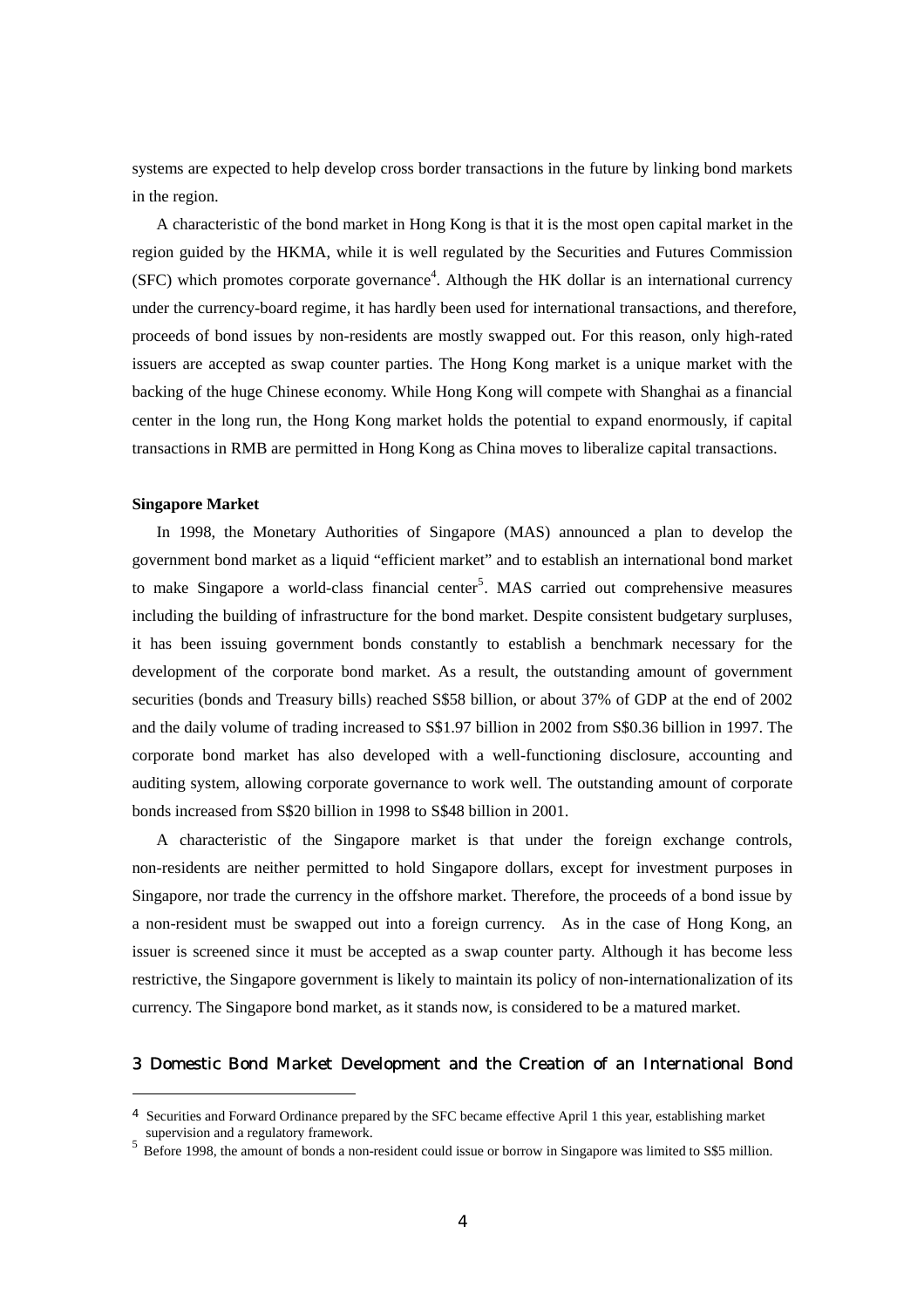# Market

 After the Asian crisis, government-led reforms in bond markets in the region, in particular Korea, Thailand and Malaysia have made remarkable progress. This section looks at the possibility of opening their bond markets by looking at their current status. In addition, the paper discusses China, which after having joined the WTO in 2001, is expected to develop a bond market relatively swiftly, and is certain to have a strong impact on the region's currency regime and capital market  $d$ evelopment $6$ .

#### **Korea**

 $\overline{a}$ 

 A characteristic of the Korean bond market is the dominance of the corporate bond market, although it is heavily dependent upon banks, which play an important role as investors and provide guarantees to corporate bonds. On the other hand, the government bond market had been inactive before the Asian crisis because of budgetary surpluses. However, after the crisis, the Korean government started issuing a huge amount of government bonds to stimulate the economy and to assist banks in their disposal of non-performing loans. At the end of 2002, the outstanding amount of bonds reached Korean won (KRW) 360 trillion, the equivalent of 61% of GDP, and the ratio of government bonds to private sector bonds stood at about 1:2.6. About 60% of outstanding government bonds are held by banks and investment trusts which tend to hold them up to maturity.

 Of the total outstanding amount of private sector bonds, which was KRW 262 trillion at the end of 2002, KRW 82 trillion was issued by financial institutions and KRW 180 trillion by private corporations. Most of the corporate bonds carry a maturity of three years. More than 70% of corporate bonds are held by banks and investment trusts and thus concentration is also an issue for corporate bonds.

 After the Asian crisis, the Korean government carried out major reforms in the domestic bond market, by introducing a primary dealer system for government bonds, listing government bond futures on an exchange and establishing a settlement system  $(DVP)^7$ . In view of investor preference for medium-term bonds, the attempt was made to extend maturity by issuing 10-year government bonds in 2000. In order to build a long-term yield curve, it is important to continue issuing long-term government bonds. Secondary market transactions including the repo market are very thin partly due to the concentration of bonds in the hands of a few investors.

 While Korea's external debt has been declining from US\$160 billion in 1997 to US\$135 billion in 2002, foreign exchange reserves increased during the same period from US\$20 billion to US\$121

<sup>6</sup> The source of figures related to external debt, balance of payments, official reserves of Korea, Malaysia and Thailand in 2002 including estimates are from the Institute of International Finance (IIF).

<sup>7</sup> In 1999, the Bank of Korea submitted to the Ministry of Finance and Economy, a comprehensive proposal entitled "The Direction of the Government Bonds Market Development and Issues to be Tackled". Major market reforms have been carried out on the basis of the recommendations contained in this proposal.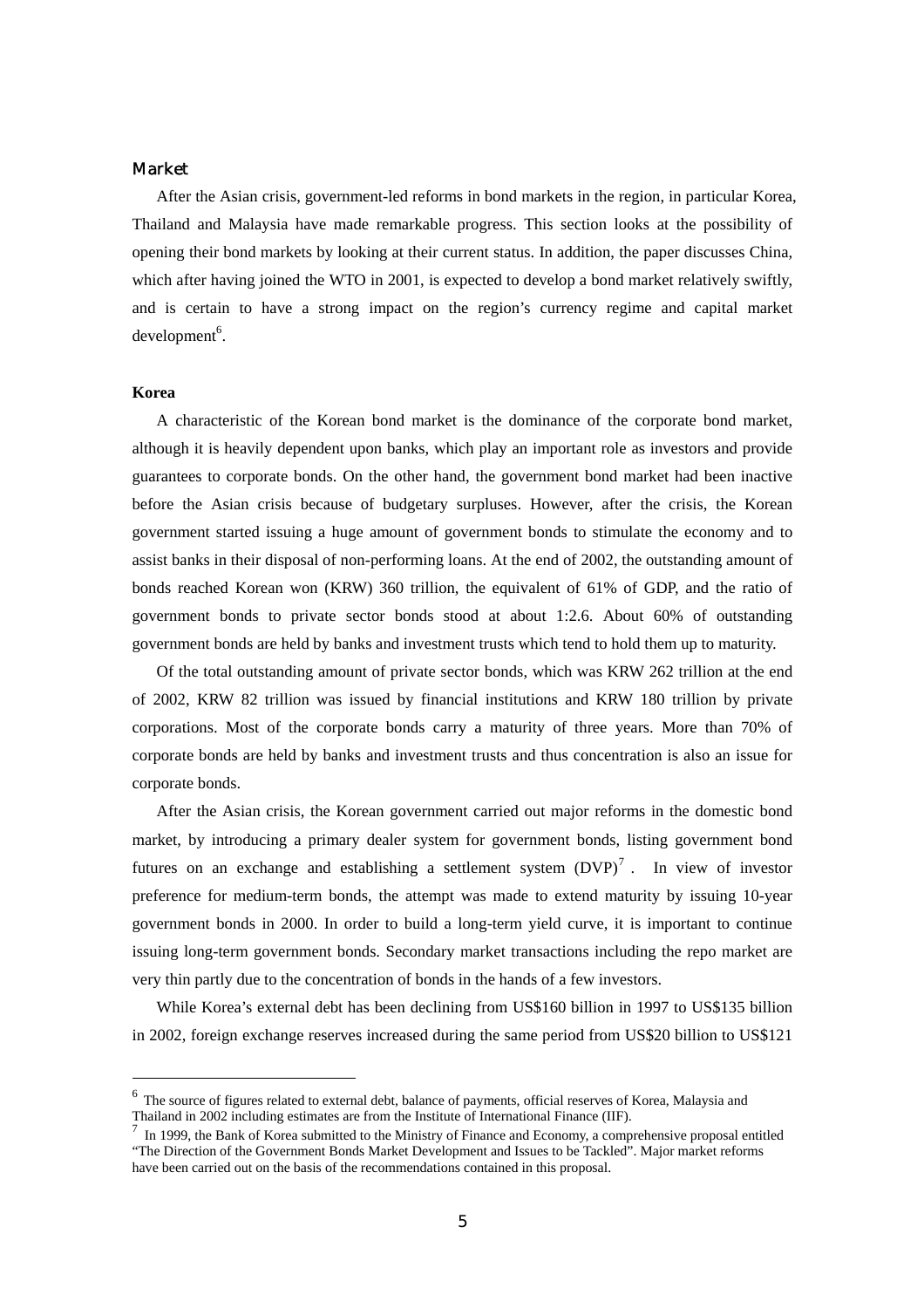billion. The current account surplus remains positive at around 1-2.7% of GDP, although it has been declining in the past few years. While Korea is cautious in the use of won in international transactions, it already permits non-residents to invest in Korean bonds. In 1995, 7-year won-denominated bonds were issued by the ADB, and it is expected that Korea will further allow bond issuers by non-resident issuers in the future.

#### Malaysia

The outstanding amount of bonds increased sharply from 56% of GDP in 1998 to 76% at the end of 2002, with private bonds accounting for 54.5% of the total outstanding amount of bonds, exceeding the share of public sector bonds (mostly government bonds) of 45.5%( Bank Negara Malaysia). While the amount of government bonds was small before the crisis, due to the balanced budget, it increased after the crisis as a result of the fiscal deficit of 1-2% of GDP. The government has been issuing government bonds consecutively to build a yield curve. Due to the concentration of government bonds in the hands of a few institutional investors, such as provident funds, the development of the secondary market has been somewhat slow, although it has improved since 2000. Compared to Thailand, the corporate bond market has been playing an important role as a source of funds than the equity or bank loan markets. The secondary market of corporate bonds is inactive mainly due to the small amount of individual issues.

 The Securities Commission launched the Capital Market Master Plan 2001-2010 in February 2001, providing the framework for a 10-year capital market development program. The Plan sets forth a comprehensive approach including infrastructure and the legal, regulatory and administrative framework. The bond market is expected to develop further as the plan makes steady progress as scheduled.

 Malaysia's outstanding external debt, as of the end of 2002, is estimated to amount to US\$48 billion, which is equivalent to about 51% of GDP, slightly lower than its peak of US\$50 billion in 1997. The current account surplus in 2002 is estimated at 6.8% of GDP but it is expected to decline in the coming years. Foreign exchange reserves have increased from US\$21 billion in 1997 to US\$35 billion in 2002. In September 1998, the government introduced foreign exchange controls together with a fixed exchange rate system, and the use of the Malaysian ringgit (RM) by non-residents was prohibited, while repatriation of proceeds of portfolio investment in Malaysia was restricted. The restrictions on capital outflows have been reduced gradually since then, and at present, short-term transactions are subject to only a few restrictions. However, the "non-internationalization policy" of the RM, strictly prohibiting non-residents from using the RM in international transactions, is considered an important measure to stabilize capital movement and is expected to be maintained in the medium to long-term.

According to the "Capital Market Master Plan", the opening of the RM-denominated bond issues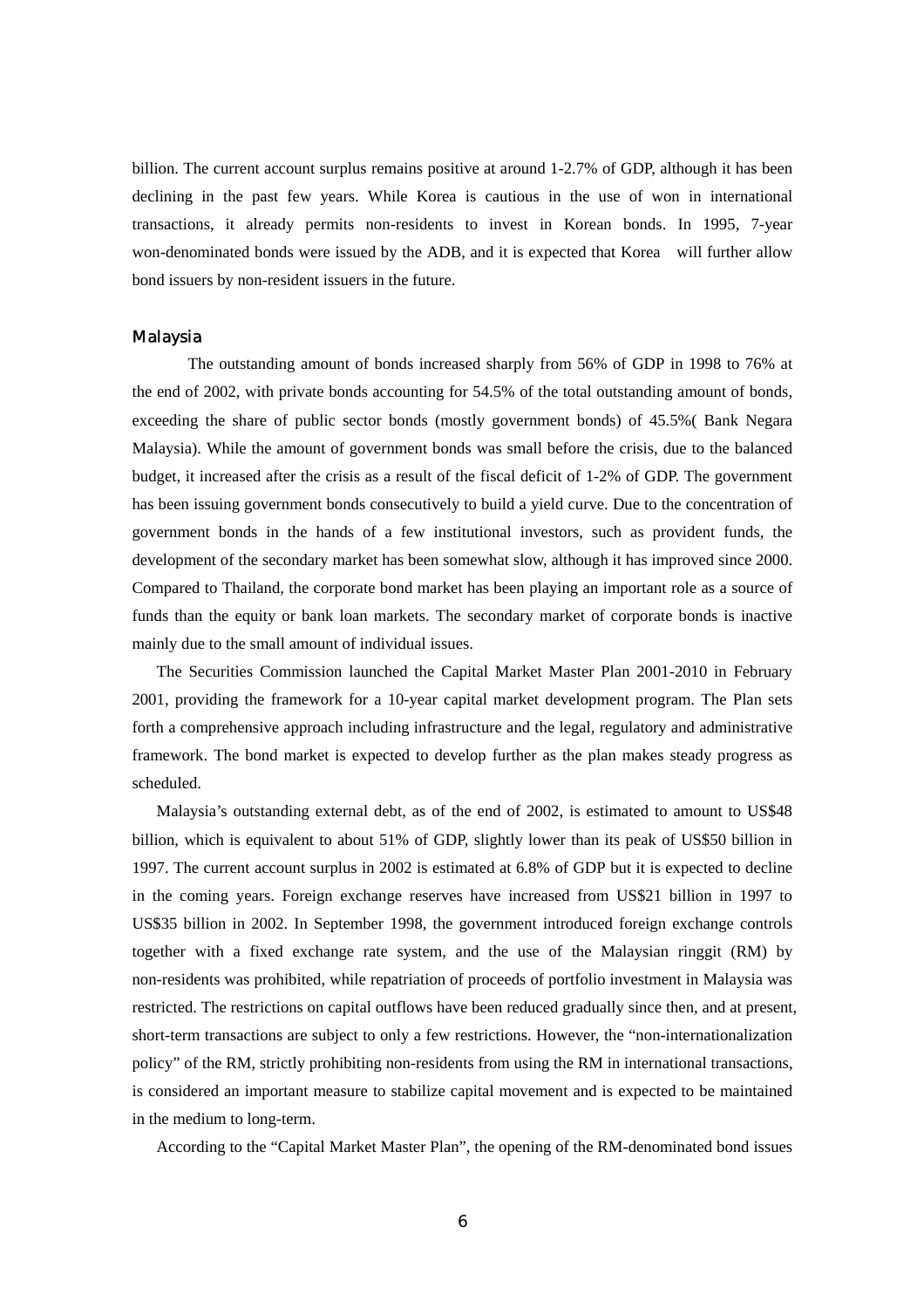market to high-quality, non-resident issuers, such as international financial institutions and multinational corporations, will be considered for implementation in phase 2 (2004-05). The Plan is based upon the evaluation of the benefits of establishing an international bond market and is likely to be realized as planned.

### **Thailand**

 Government bonds had not been issued from the early 90s until the Asian crisis, due to a fiscal surplus. In July 1998, the government started issuing bonds in order to compensate for losses in the Finance Institutions Development Fund (FIDF) as a result of financial assistance provided to ailing financial institutions after the crisis. Since 1999 the government has been issuing bonds to finance an annual budgetary deficit of over 3% of GDP. Despite its improvement, the budgetary deficit will remain for some time, and the government bond market will expand further. The outstanding amount of bonds at the end of 2002 was baht 2.2 trillion, an equivalent to 41% of GDP, 51% of which were government bonds, 18% state enterprise bonds and 25% private sector bonds (Thai Bond Dealing Center). Corporate bonds have also increased since 1999 as the economy recovers from the crisis. Trading volume rose more than seven times in 2001 compared to that of 1996.

 Based upon the Thai Economic Reform Program announced in November 1999 and the Master Plan announced in January 2002, the bond market underwent major reforms in such areas as reorganization of the issue and the secondary market, the taxation system, creation of a settlement system and development of a repo market. Although the bond market made remarkable progress, there are many issues that remain to be solved such as the legal and taxation system, accounting, information disclosure and the corporate governance, all of which require major improvements. Since government bonds are concentrated in the short and medium term, the government should continue to issue bonds without interruption to improve the maturity distribution.

 The external debt of the country sharply declined from US\$109.4 billion in 1997 to US\$63.8 billion in 2002, while foreign exchange reserves increased from US\$26.2 billion in 1997 to US\$38.1 billion in 2002. The current account surplus is expected to remain in the range of 4-6% of GDP in the coming years. The external balances have improved recently and GDP recovered to the pre-crisis level. However, public debt has increased from 36% of GDP in 1997 to 58% in 2001(IIF). Since it will take more time to develop the bond market, the government may take a cautious approach at least for the time being to opening the market, even if the external balances are strengthened.

#### **China**

Of the total amount of outstanding bonds as of the end of 2001, government bonds accounted for 62%, bank debentures 34% and corporate bonds 4%. The bond market in China is dominated by government bonds that have expanded rapidly since 1998, when the government started issuing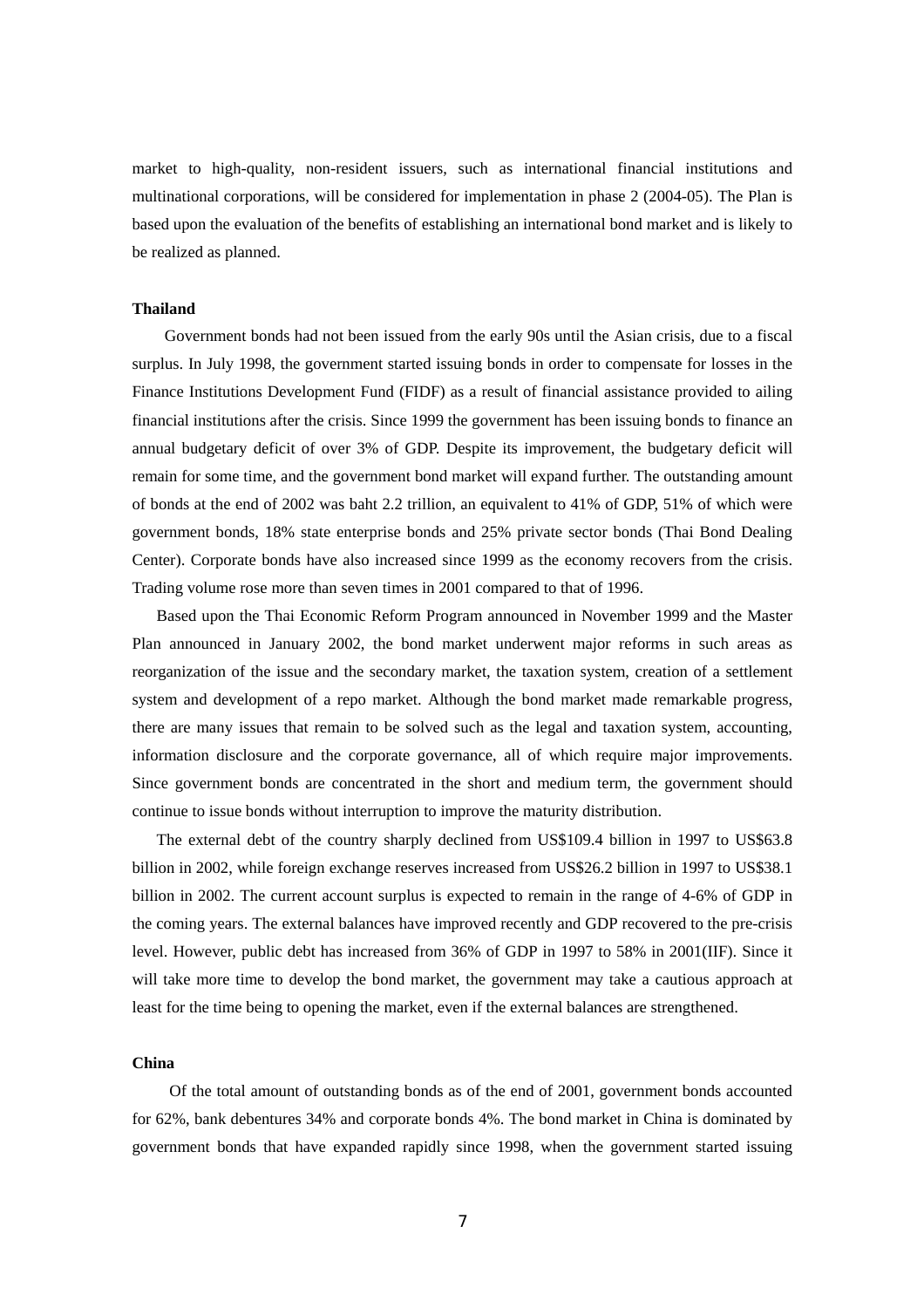bonds in a major way to fill the budgetary deficit that resulted from the government's adoption of a more aggressive fiscal policy. The outstanding amount of government bonds amounted to RMB 1.6 trillion at the end of 2001, which is equivalent to 16.3% of GDP. Government bonds are classified into three categories, (1) book-entry government bonds, (2) savings bonds and (3) investor-targeted bonds. The first two categories of bonds account for more than 90% of the total amount. The book-entry government bond market is further divided into (a) the inter-bank bond market in which banks trade and (b) the exchange market in which securities dealers trade. The savings bond market is for individual investors. Bonds in the book-entry market which account for more than 60% of new issues are subscribed to through a competitive bidding system, whereas terms and conditions of savings bonds, in which individuals invest, are determined by the Ministry of Finance. Individual investors hold about 40% of the total outstanding amount of government bonds in the form of savings bonds. These savings bonds are in a registered form and may not be sold to other investors<sup>8</sup>. The secondary market is mostly traded on a repurchase base and there is few spot trading. The new issue and secondary government bond markets are fragmented into different groups disturbing market functions and allowing government intervention.

 China agreed to open its domestic financial markets in accordance with its accession to the WTO (2001). Five years after the accession (2006), many of the restrictions placed upon foreign banks, such as on the use of RMB and banking transactions with Chinese companies, will be removed. China is now undergoing structural reforms in its financial system in order to cope with market liberalization. With regard to the liberalization of capital transactions, China is not under any obligation in the WTO accords. Under the current foreign exchange regulations, non-residents are prohibited from transacting in RMB and may not invest in domestic bonds. The foreign exchange position of foreign banks is strictly controlled and forward contracts are not permitted.

 It is certain that China will try to avoid the appreciation of its currency against the US dollar, despite pressures from many corners. Instead, it will gradually liberalize capital account transactions, as reforms of the domestic financial markets progress. Already, RMB is in circulation not only in Hong Kong and Macao, but also in Mongolia and Myanmar, and it has been said that a massive irregular outflow of capital from China has been taking place. In Hong Kong and Singapore, the non-deliverable forward (NDF) market, a forward market for RMB, are becoming active. In fact, the use of the RMB has been increasing in international transactions including informal transactions. Under the circumstances, the government needs to respond to the reality in one way or another, and liberalization of capital transaction will become unavoidable. The Chinese government introduced in December 2002, a system called "Qualified Foreign Investment Institution (QFII)" whereby a few foreign institutional investors, subject to restrictions such as repatriation of funds, are now permitted

<sup>&</sup>lt;sup>8</sup> An investor may sell bonds, subject to a reduction of fees, at the bank from which the investor bought the bonds. The bank that purchases the bonds must hold them until maturity.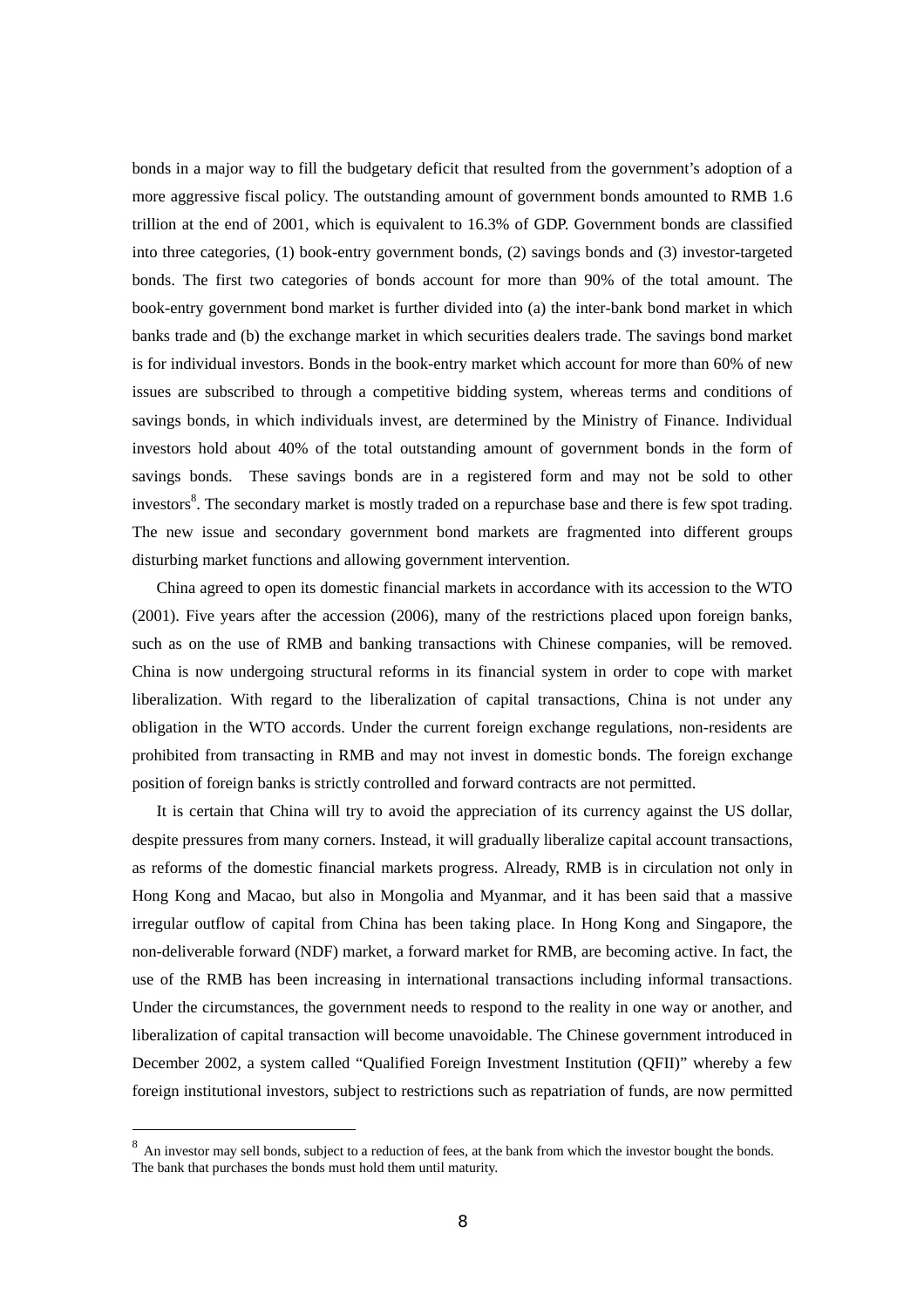to invest in Chinese securities such as bonds. Furthermore, if a Qualified Domestic Investment Institution (QDII) system is introduced in the future, it will permit domestic investors to invest overseas.

 Although it is difficult to predict when the opening of the capital market will take place, China will probably not withhold or delay its decision to liberalize capital transactions, as long as it records a current account surplus and accumulates foreign exchange reserves. Japan joined the GATT in 1955 and decided to open its bond market in 1970, following the Tokyo Olympics that took place in 1964. Likewise, China may consider the liberalization of capital account transactions as an important policy agenda with the upcoming events of the Beijing Olympics in 2008 and the World Fair of Beijing in 2010. In addition to outside pressure, the demand to open capital transactions will also come from inside China, as a growing number of Chinese companies invest overseas and demand the free use of RMB. Therefore, while completing domestic financial market reforms through 2006 as agreed, China will gradually move towards capital account liberalization. The establishment of an international bond market will be considered in due course. One of the choices available as the first phase of liberalization is to permit capital transactions in RMB, including RMB-denominated bond issues by non-residents, in the open capital market in Hong Kong.

## **4 The Function of an International Bond Market**

 To open the domestic bond market is to permit a two-way capital movement by non-residents, (1) portfolio investment (inflow of capital) and (2) bond issues denominated in the domestic currency (outflow of capital). Opening of the bond issues market to non-resident issuers will place a burden on the balance of payments and it therefore requires appropriate macro-economic management. This process highlights the importance of coordinating policy at the regional level through surveillance on capital movements. As long as proper macro-economic management is in place, in and out long-term capital flows, distinctively different from short-term capital flows that triggered the East Asian crisis, will not be considered a disturbing element in the market, but rather as contributing to the development of the domestic bond market.

 There are several practical merits in opening the domestic bond market to non-resident investors and issuers.

(1) The creation of a free and competitive international bond market will stimulate reforms in the domestic bond market which tends to be restricted by rules and regulations, for instance, pre-determined issue conditions that do not reflect market conditions, limited access to the issues market divided by types of issuers and rigid investment restrictions imposed on individual institutional investors. Two-way long-term capital flows will deepen the market, by attracting more and diversified market participants both in and out of the country, creating a better profile of the domestic bond market.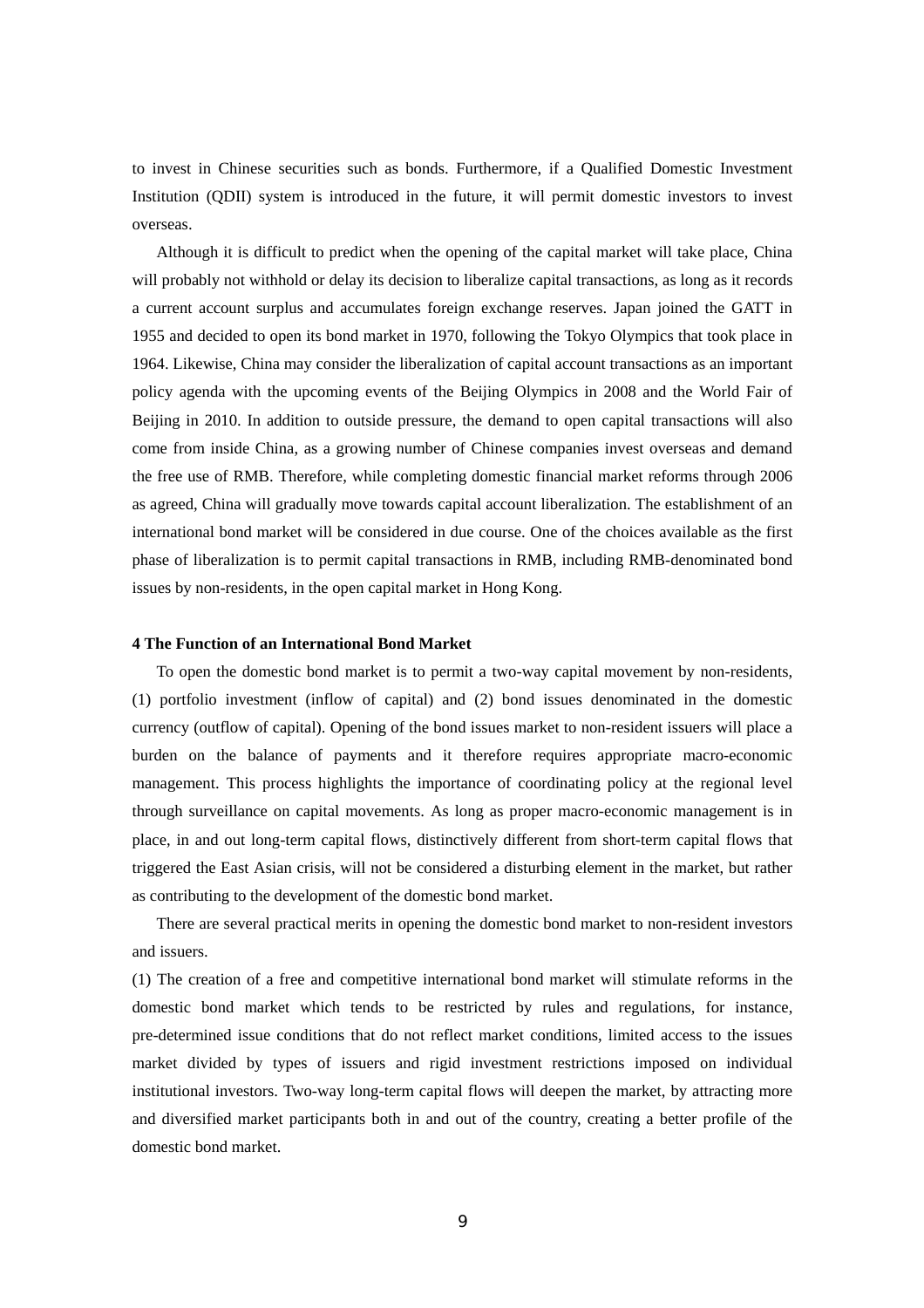(2) Bond issues by high-quality foreign issuers will create new investment opportunities in the domestic currency for domestic investors. This is particularly useful to diversify investment for investors such as pension funds, which tend to concentrate their portfolio in risk-free government bonds. Also, foreign currency debt owed by a domestic entity can be replaced with long-term domestic currency debt through swap transactions with a non-resident issuer with proceeds of a bond issue.

(3) By allowing bond issues by a foreign company, foreign direct investment (FDI) can be funded in long-term local currency funds. This will eliminate currency risks for investors and create room for additional investment, thus inducing FDI flows.

(4) As a number of international bond markets develop in the region, an incentive to cooperate among them will be created in such areas as standardization of market practices, making regional markets compatible to facilitate cross-border transactions, and the settlement and custody system.

#### **5 Role of Intermediaries**

Domestic securities companies play an important role in the development of the domestic bond market. They must become more sophisticated, when an international bond market is created, to be able to compete with foreign investment banks. In the bank dominated financial system of the region, underwriting has often been carried out by a securities company, which is a subsidiary of a bank. In the region's major financial markets, local and foreign banks have been competing but at the same time playing complementary roles. Likewise, in the international bond markets, domestic securities companies which are familiar with the domestic market, and foreign securities companies which have expertise in international capital markets, have been cooperating with each other. Foreign investment banks will contribute towards market development by introducing high quality issuers, forming an underwriting syndicate, and introducing a range of financial products.

Once a government opens the bond market, private market intermediaries will become the driving force. As financial intermediaries, mandated securities companies (investment banks) determine the appropriate pricing for a bond issue through a price discovery process, place bonds in the firm hands of investors and engage in trading in the secondary market. Private market intermediaries are the engine of the market, so the market needs to be designed in such a way that they can operate to the fullest extent. When multinational corporations or international financial institutions issue publicly offered bonds denominated in the region's currency through intermediaries, a spread in relation to benchmark government bonds is established. Also, by comparing all-in-cost to the issuer after swaps with other markets like the euro or the Yankee, the market's efficiency will be evaluated. International bond markets are linked through these international issuers.

 Furthermore, efforts to improve and standardize market practices will be promoted by securities companies through underwriting and trading in the secondary market. The standardization of market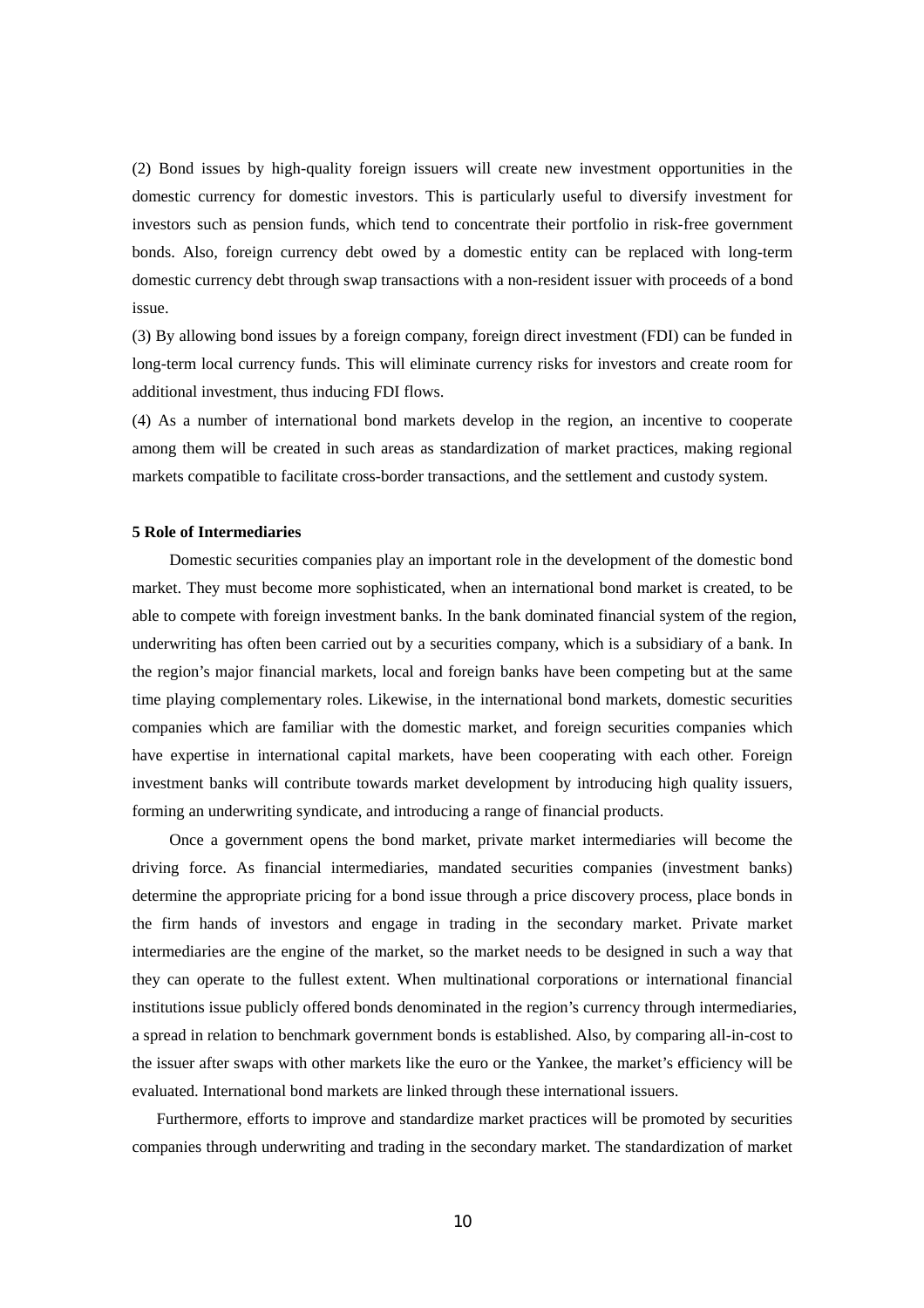practices and the improvement in infrastructure can only be realized by effective cooperation between financial authorities and financial intermediaries. The linking of domestic bond markets that have been operating independently will help promote standardization and provide a basis of further cooperation among them.

#### **6 International Bond Markets and Regional Monetary Cooperation**

 With the expansion of intra-regional trade and investment, and the deepening of economic inter-dependence in the region, an East Asian economic zone has been de facto formed. Although Japan, China, Korea and ASEAN members have not been active signatories to free trade agreement  $(FTAs)$ , they are now entering into bilateral negotiations with several countries<sup>9</sup>. It is a widely shared view that bilateral FTAs will eventually evolve into a regional arrangement such as the East Asia free trade area. As inter-dependence between economies in the region grows through deepening trade and investment, it will become necessary to develop a stable currency system.

 With regard to a currency system, necessary measures to promote regional cooperation in an exchange rate mechanism in order to streamline trade, investment as well as capital flows, will be actively discussed. Already, a basket of currencies mechanism has been proposed by academia and the lessons that can be learned from Europe's history of regional integration has been discussed at various occasions. At the ASEM finance ministers' meeting held in Copenhagen in June 2002 the report "Kobe Research Project", which was prepared by a group of European and Asian think tanks, was submitted together with proposals and discussed<sup>10</sup>. The report deals with comprehensive discussions on the European experience of regional economic integration and its implication for the East Asian region. It is encouraging that the move towards regional integration based upon a long-term perspective in the areas of both trade and currency system has been taking place. However, compared to the European Union which introduced a single currency in 1999, and NAFTA which may reach an agreement by 2005 on a Free Trade Agreement of the Americas (FTAA), the efforts to integrate East Asian economies started much later, only after the outbreak of the East Asian crisis.

 In the East Asian region, countries like China, Hong Kong and Malaysia now maintain a fixed exchange rate system, whereas other countries adopted the so-called managed float in place of a US dollar-peg system that prevailed before the crisis. One possible measure to stabilize the exchange mechanism is to establish a common currency to which the currencies in the region may be linked<sup>11</sup>.A common currency may be either the US dollar, a basket of currencies consisting of the US

<sup>&</sup>lt;sup>9</sup> In East Asia, two FTAs have been concluded, The Japan-Singapore Economic Partnership Agreement and AFTA. <sup>10</sup> According to the decision made by the ASEM finance Ministers' meeting in 2001 held in Kobe, the Institute of International Monetary Affairs together with European and Asian think-tanks prepared a report entitled "Kobe Research Project" which was submitted to the ASEM meeting held in Copenhagen in 2002. The report discusses exchange rate regime, regional financial cooperation, regional economic integration, and banking sector reform and capital market development focusing upon European experience.

<sup>&</sup>lt;sup>11</sup> Europe created the European Monetary System (EMS) in 1972, a regional exchange rate arrangement in which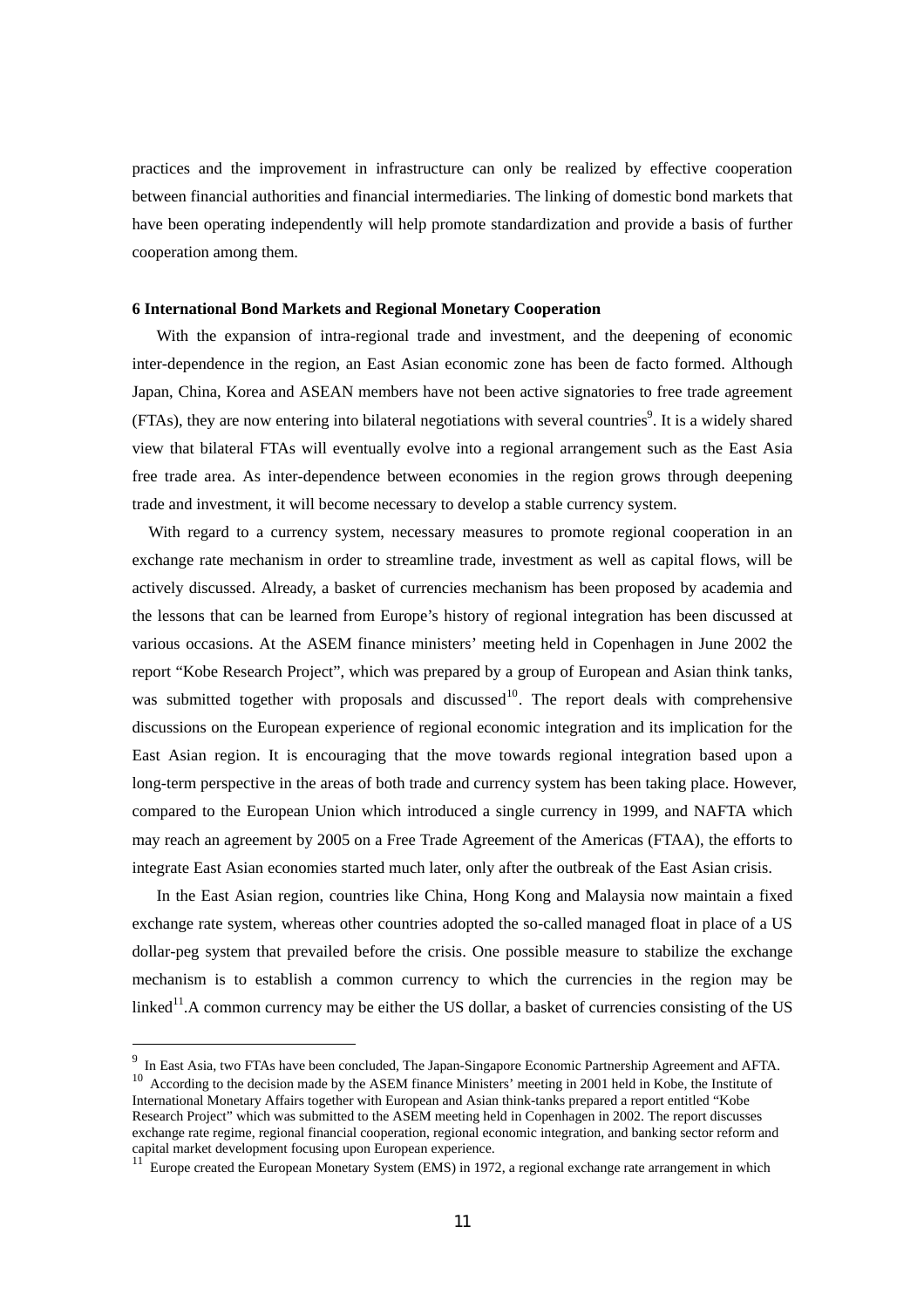dollar, euro and yen, or an Asian currency unit (ACU) consisting of convertible currencies in the region. The first two measures are mechanisms with a fixed exchange rate to the US dollar or to a basket of international currencies. The third contemplates a so-called Asian Monetary System, an Asian version of the EMS, with a fixed exchange rate to the ACU as the anchor currency.

 In a few years time, a few international bond markets will be created in the region, further developing the domestic bond market and overcoming balance of payments issues through appropriate macro-economic management. With regard to the use of a currency in international transactions, there are countries like Singapore and Malaysia that impose restrictions through their policy of non-internationalization of their currencies. If Malaysia creates an international bond market, their currency is likely to be subject to such a restriction. A stable currency mechanism will be necessary to activate long-term capital transactions through the international bond market, in spite of such restrictions.

 In accordance with the Chiang Mai initiative, a total amount of nearly US\$40 billion of bilateral swaps has been concluded. The purpose of the initiative is to help resolve future financial crisis. The objective in developing the domestic bond market is to strengthen the domestic financial and capital markets in order to avoid future financial crisis. Creation of the international bond market will stimulate the development of the domestic Bond markets in the region. As the bond market develops, savings in the East Asian region will be effectively channeled to borrowers in the region rather than drifting to other financial centers like New York or London.

#### **7 Conclusion**

-

 It is up to the government to decide whether it will permit portfolio investments or bond issues by non-residents by creating an international bond market. The crisis-ridden countries have recently made remarkable progress in developing government bond markets to attain its benchmark function. If the domestic bond markets make further progress, and if economic conditions such as the balance of payments permit, more international bond markets will be created within a decade in East Asia, in addition to the three international markets which already exist. The Korean market that has undergone government-led reforms and the Malaysian market that is scheduled to implement market liberalization in a few years time, are possible candidates. China's bond market may also change swiftly and quite dramatically depending upon the new government policy.

regional currencies were linked to each other moving within a narrow band called a snake, freeing them from the US dollar. The EMS evolved into the European Monetary Union (EMU) in 1979, under which the ECU, a common currency, was created. The EMU lasted for 20 years until the single currency mechanism was created in 1999. The driving force that has led European integration to a single currency system was political, a no-war treaty between Germany and France. Since East Asia does not have a strong political motivation as the Franco-German treaty, the creation of a single currency system is unrealistic, at least for the time being. But if interdependence in the East Asian economic sphere deepens, in trade and investment, there will be a greater need to create a foreign exchange stabilizing mechanism within the region.